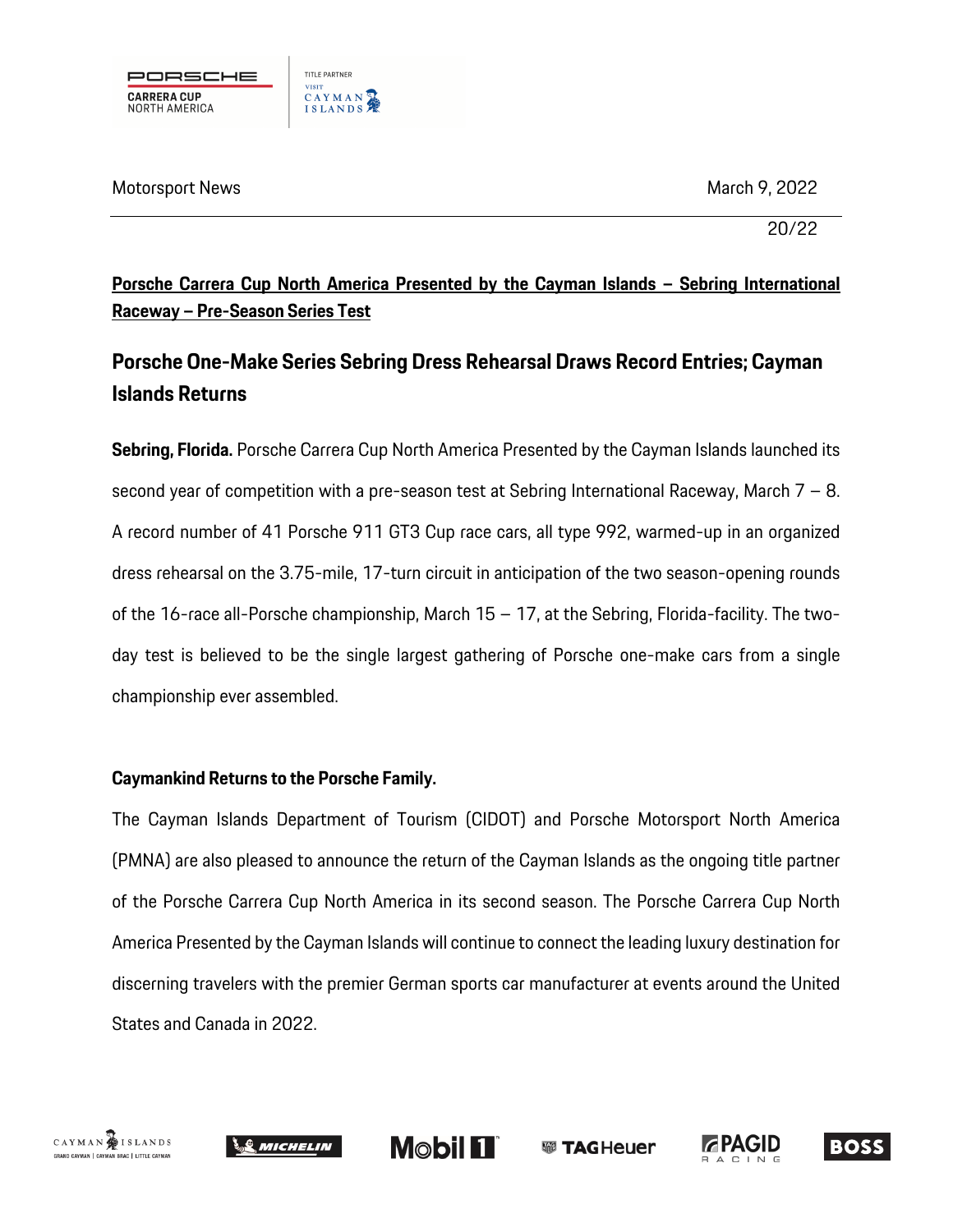

As a title partner, the CIDOT plans to continue both its on-the-ground presence at venues hosting the Porsche Carrera Cup North America Presented by the Cayman Islands, as well as other broader activations with the series. The partnership again offers one of the most coveted prizes in all of sports: a trip to the Cayman Islands. The champion of each of the three classes (Pro, Pro-Am and Am) will earn a luxury trip to experience the culture shared by residents of the three islands known as "Caymankind". The season-long championship-winning driver in each of the categories, as well as a guest, will receive a three-night stay at the five-star Kimpton Seafire Resort + Spa in the Cayman Islands, airfare and transportation, a visit to the Cayman Islands' iconic Stingray City and culinary experience at one of the esteemed restaurants in Grand Cayman.

#### **Tom Ludington, U.S. General Manager for the Cayman Islands Department of Tourism.**

"Porsche Motorsport North America has been a tremendous partner for the Cayman Islands, and we are thrilled to extend this partnership for another year. It has been a pleasure sharing our beautiful destination with the Carrera Cup audience, drivers and community – and we look forward to deepening this strategic partnership and embracing more luxury-minded motorsport fans in Cayman in the future."

#### **The Entry.**

#### **41 Entries. Pro.** 14, **Pro-Am.** 15, **Am.** 12

16 race teams represented all three classes at the test. Leading the pack in car count with nine cars across three classes was 2021 Team Champion Kelly-Moss Road and Race. Atlanta, Georgia-based Goldcrest Motorsports brought a quartet of Porsche 911 GT3 Cup, type 992, race cars to the test





**Mobil FT WE TAGHeuer**  **ZPAGID** 

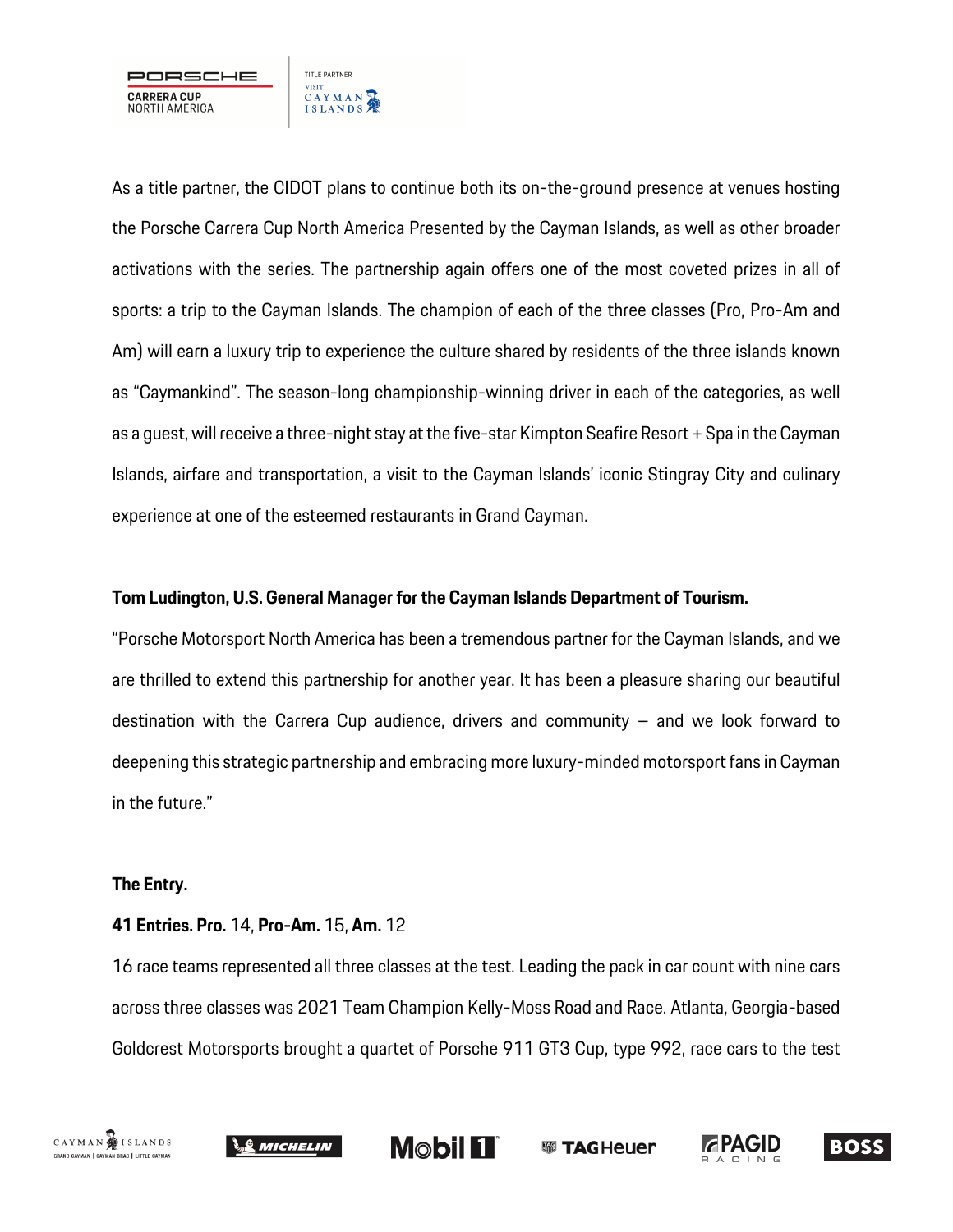

with ACI Motorsports (four), Topp Racing (four), JDX Racing (three), Wright Motorsports (three), 311RS Motorsports (two), Irish Mike Racing (two) and MDK Motorsports (two) each fielding multiple cars. BGB Motorsports is back with a one-car team.

Debuting in the championship at the legendary central-Florida track was: Accelerating Performance, Mark Motors Racing, McCann Racing, Nolasport, Octavio and Premier Racing. Each program joins the series with single-entries.

#### **The Times.**

16-hours of available open track time offered the 40-plus entries an opportunity to ready their Porsche 911 GT3 Cup race cars for the bumps and surface changes of the legendary central-Florida race track. All sharing the same platform for the first time, the fields across all three classes was remarkably close in the warm but dry conditions with the fastest laps being run in the third of foursessions. Only the last hour of the test was run in wet conditions. Leading all sessions combined, Riley Dickinson (New Braunfels, Texas) turned the quickest lap with a time of two-minutes, 2.254 seconds in the No. 53 Kelly-Moss Road and Race Porsche 911 GT3 Cup car. The fourth-place finisher in the 2021 point standings turned his best lap in Session 3 on Tuesday morning. In the Pro-Am class, for drivers 35-years old and older, it was 311 RS Motorsports-entered Porsche driven by Leh Keen (Atlanta, Georgia) who set the quickest lap (2:02.363) in the third-session. The best lap time in the new Am class, for drivers 56-years-of-age or older, was run by Mark Kvamme (Columbus, Ohio) in the No. 43 MDK Motorsports. The team new team and driver lapped at 2:04.776, in the fourth and final session on Tuesday afternoon.







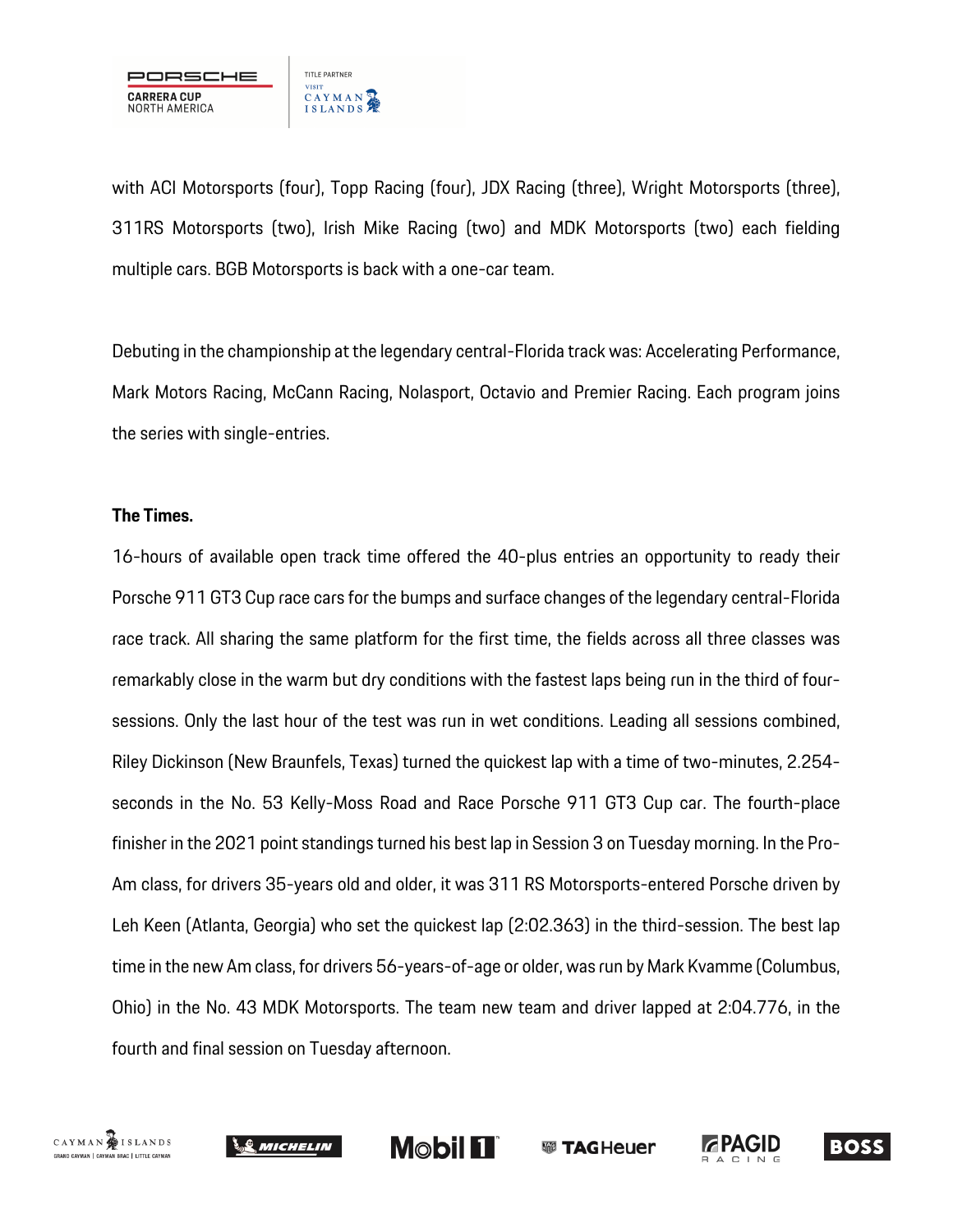

### **Troy Bundy, One-Make and GT Sport Manager, Porsche Motorsport North America.**

"The 2022 Porsche Carrera Cup North America Presented by the Cayman Islands season is shapingup to exceed our already high expectations both on-track and off. We had a record number of entries for the test at Sebring and anticipate the largest single-region entry list for any Porsche one-make series when we return here for Rounds 1 and 2 on March 16 – 18. The grid numbers is a key indicator that the introduction of Carrera Cup into the North America has been embraced by the teams, competitors and fans.

This success is built with our partners. The return of the Cayman Islands Department of Tourism is a perfect example of how matching Porsche with other premier brands benefits all involved. The Cayman Islands has been with us almost from the start of the Carrera Cup North America and we have grown together. They witnessed first-hand the advantages of the relationship and we are pleased to be expanding the partnership with them into the 2022 season."

#### **About the Cayman Islands**

The Cayman Islands, located an hour south of Miami in the vibrant tranquility of western Caribbean, is a premier destination for travelers, thrill-seeking divers, adventurous epicures, honeymooners and families alike. The trio of islands affords each guest with the ultimate setting to enjoy life's finest comforts, as the Caribbean's leading luxury lifestyle destination. Five-star resorts, high-end villas, condos and breathtaking beachfront properties unique to each island offer a myriad of accommodation options for discerning travelers to enjoy. Additionally, the Cayman Islands is

**Mobil FT** 

**ZPAGID** 

**WE TAGHeuer** 

**BOSS** 



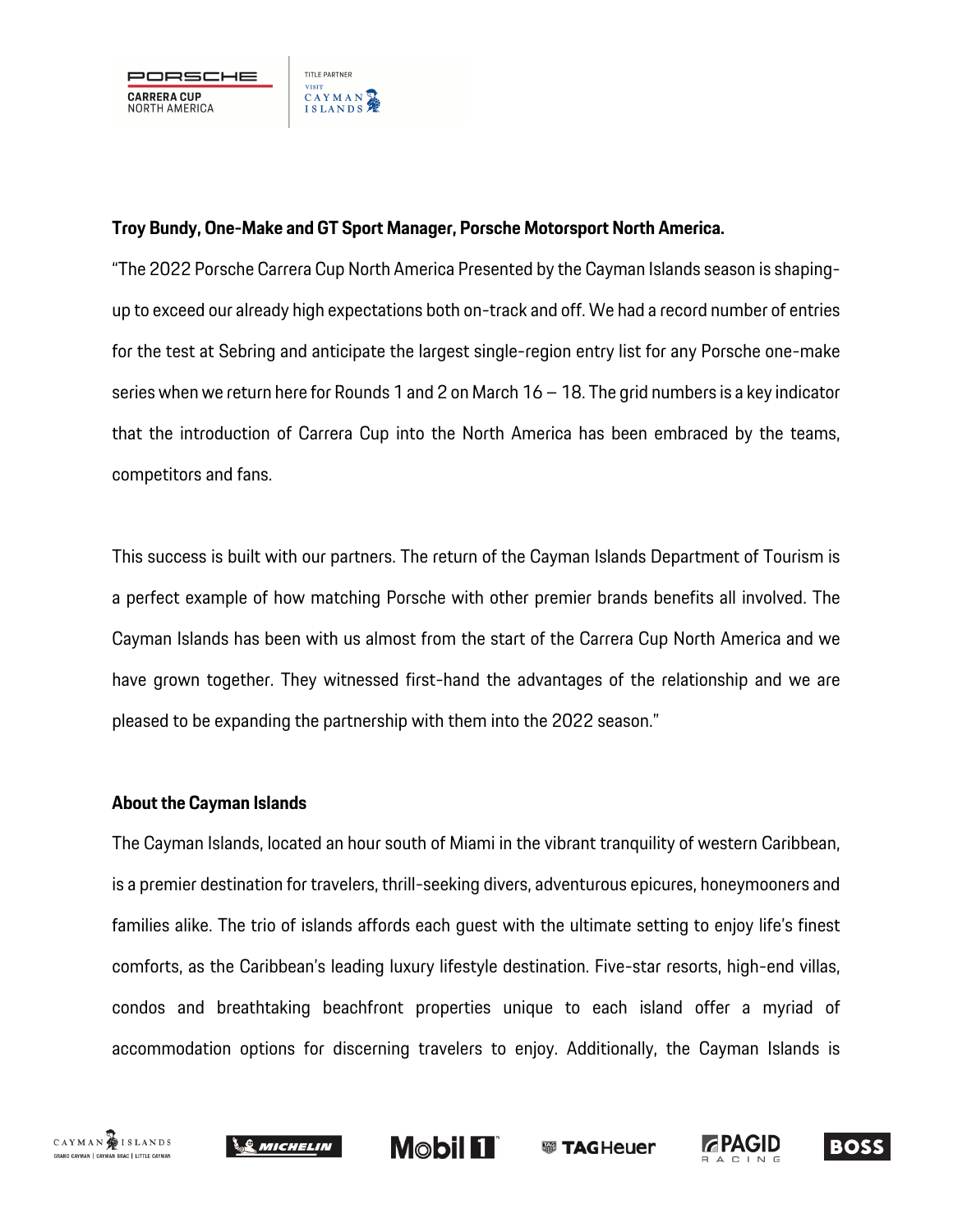

frequently heralded as the "Culinary Capital of the Caribbean" and offers endless gastronomic experiences to delight even the most seasoned of palates.

The Cayman Islands, world-renowned for impeccable "Caymankind" hospitality also employs bestin-class health and sanitation protocols to keep visitors and locals safe. To learn more about the Cayman Islands, please go to www.visitcaymanislands.com; www.divecayman.ky or call your local travel agent. For the most up-to-date travel guidance and protocols, please visit: https://www.exploregov.ky/coronavirus**.**

#### **Porsche Carrera Cup North America Presented by The Cayman Islands.**

Porsche Carrera Cup North America by The Cayman Islands is the premier one-make race series in the United States and Canada utilizing a combination of the latest Porsche 911 GT3 Cup race car, type 992, and MICHELIN® Pilot® Sport Cup N3 racing slick to challenge the best road and street race courses on the continent. As with all national Carrera Cups worldwide, the inaugural season of the championship is scheduled to host 16-rounds. Each 45-minute race counts toward a season-long driver and team championship in each of three classes: Pro, Pro-Am and Pro-Am 991.

More on Porsche Carrera Cup North America by The Cayman Islands can be found at www.PorscheCarreraCup.us**.**

**Contacts. Porsche Cars North America** Frank Wiesmann